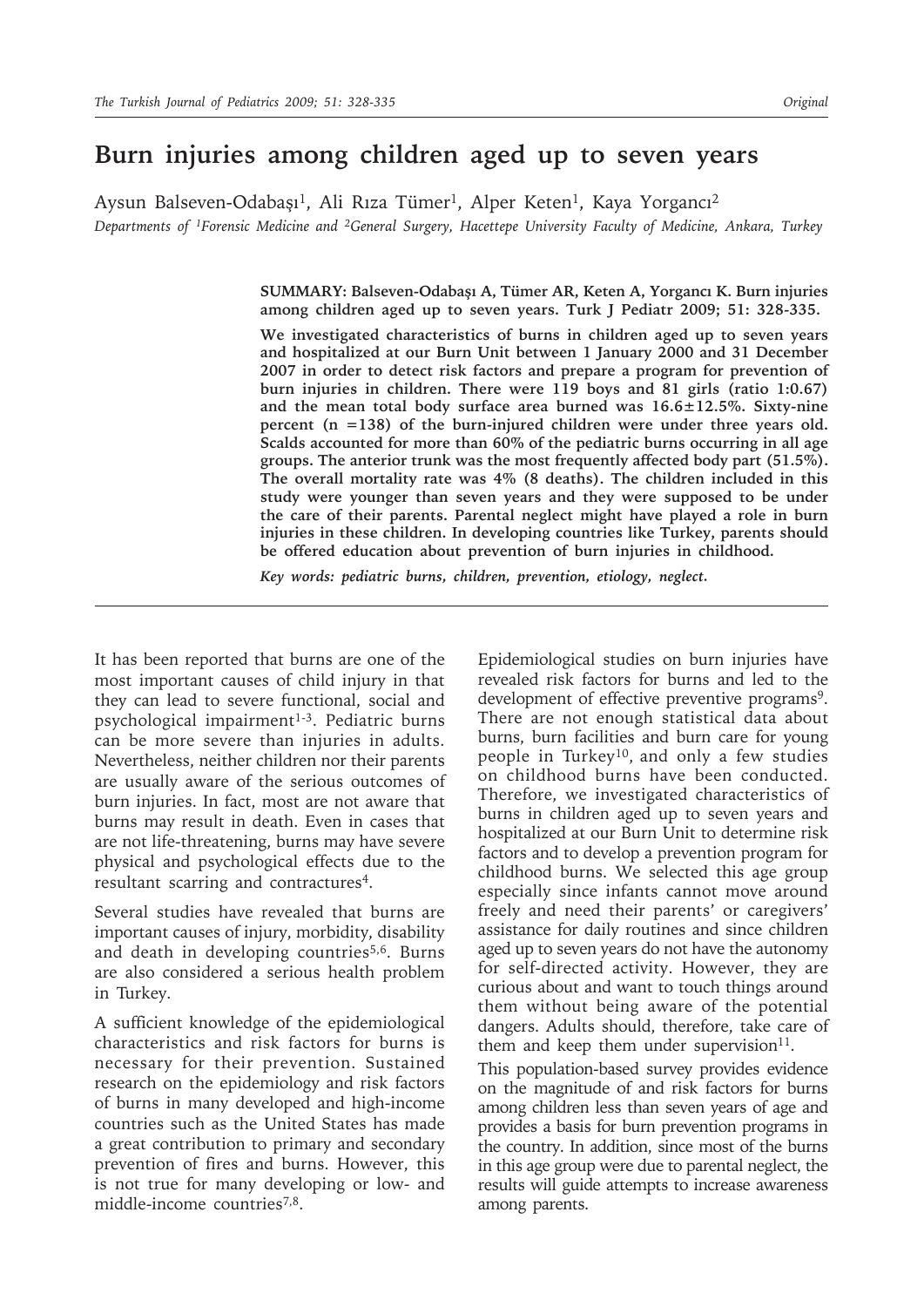# **Material and Methods**

This is a retrospective study conducted on burn patients aged younger than seven years who were admitted to the Hacettepe University Burn Center, which is the third most frequently utilized referral center, between 1 January 2000 and 31 December 2007 inclusive. We retrospectively evaluated 200 children with burn injuries. Data about age, sex, burn size (% total body surface area [TBSA]), depth of injuries, and etiology of burns were obtained in all cases from the medical records and the burn treatment registry.

The patients were stratified by age, sex, burn size (% TBSA), depth of injuries, and etiology of burns. Burns were categorized into three degrees: First-degree burns corresponding to red, but intact skin, second-degree corresponding to blisters, and third-degree corresponding to the indication for partial removal of the skin for recovery. Children were divided into four groups based on their ages as:  $\lt 1$ , 1-2 years, 3-4 years, and 5-6 years. Injuries were classified as scalds, flame, contact, electrical or explosion. Outcome was recorded as patient survival or death based on their etiology.

The study was approved by the Ethics Committee of Hacettepe University.

# *Statistical Analysis*

Kruskal-Wallis one-way ANOVA on ranks was used when the distributions were not normal. Mann-Whitney U test was used for all pairwise multiple comparisons. Chi-squared analysis was used for qualitative data. P<0.05 was considered significant. Bonferroni correction was used for pairwise multiple comparisons. The statistical analyses were performed with SPSS for Windows 11.5.

#### **Results**

Two-hundred and thirty-seven burn patients aged under 18 years were admitted to the burn unit between 1 January 2000 and 31 December 2007 inclusive and 200 patients were under seven years.

# *Age and Sex*

In the study period, 119 male and 81 female patients were hospitalized (ratio M: F: 1: 0.67). Male predominance was present in all age groups. The average age of the children was 2.12 years (range: 4 weeks to 6 years). The 1–2 years of age group had the highest proportion of patients. Seventy-five percent of the children aged 5-6 years were female, but the number of boys was higher in the other age groups. There was a significant difference in the number of patients between genders (p=0.026) (Table I).

# *Extent of Injury*

The median TBSA burned determined based on the medical records was 13.5% with a range of 2–70% (mean: 16.6; SD: 12.57).

# *Anatomical Sites of Burns*

Two hundred children with burns had 502 distinct anatomical sites of injury. The anterior trunk was affected in 103 children (51.5%), the face in 81 children (40,1%), the neck in 50 children (20%), the posterior trunk in 40 children (20%), one arm in 49 children  $(24.5\%)$ , both arms in 42 children  $(21\%)$ , one hand in 21 children (10.5%), both hands in 12 children (6%), the perineum in 15 children (7.5%), one leg in 24 children (12%), both legs in 48 children (24%), one foot in 4 children (2%), and both feet in 13 children (6.51%).

|         | <b>Boys</b> | Girls     | Total     |       |
|---------|-------------|-----------|-----------|-------|
| Age     | $n \ (\%)$  | $n(\%)$   | $n(\%)$   |       |
| $<$ 1   | 23(67.6)    | 11(32.4)  | 34 (100)  |       |
| $1 - 2$ | 65 (62.5)   | 39 (32.5) | 104 (100) |       |
| $3 - 4$ | 27 (58.7)   | 19(41.3)  | 46 (100)  |       |
| $5 - 6$ | 4(25)       | 12 (75)   | 16 (100)  |       |
| Total   | 119         | 81        | 200       | 0.026 |

**Table I.** Distribution of Burns by Sex and Age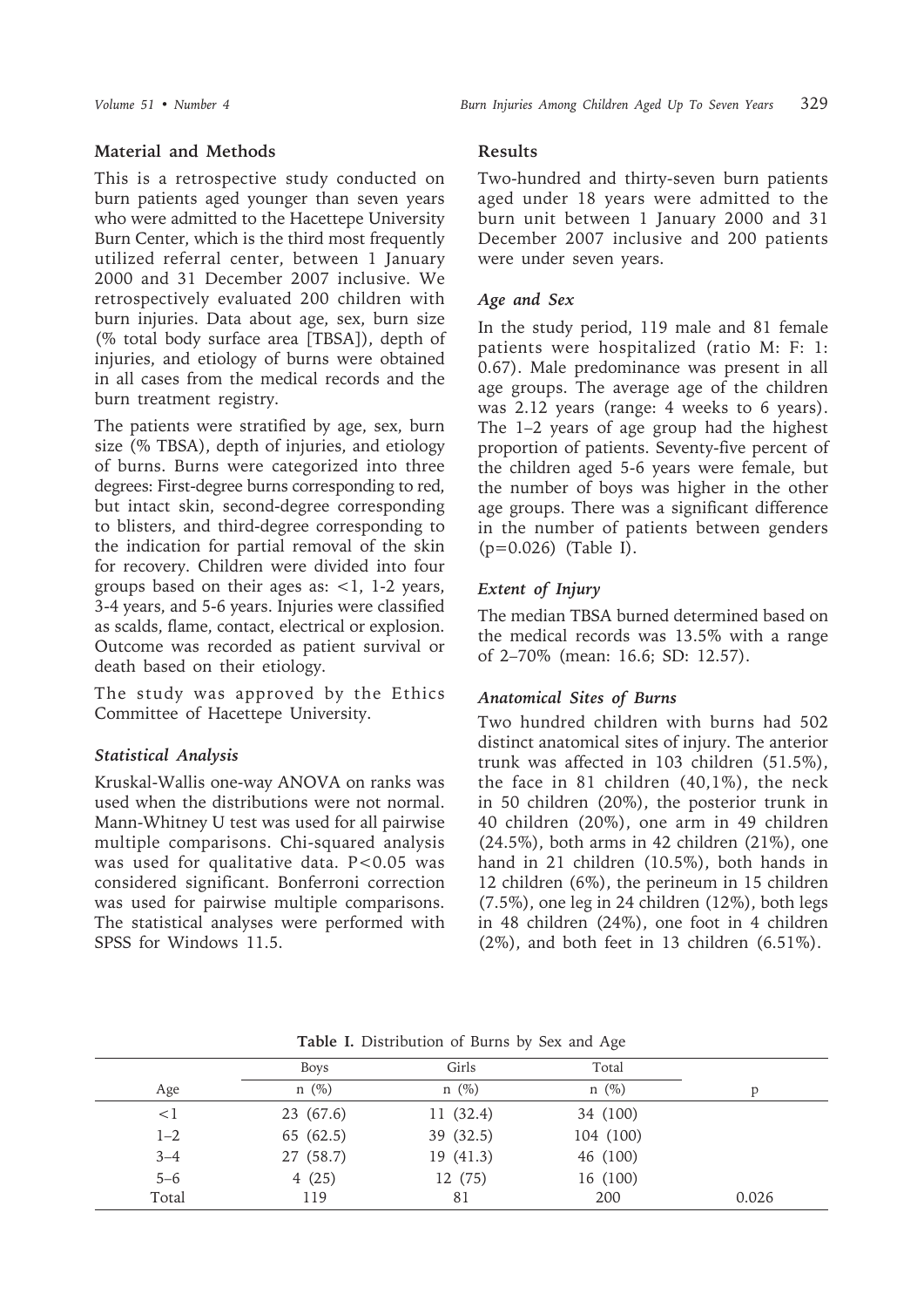The distribution of burns for the total sample is shown in Figure 1.

# *Causes of Burns*

The most frequent burn injuries were scalds, accounting for 82% (164) of all injuries and followed by flame burns at 8.5% (17), contact burns at 4.5% (9), electrical burns at 3% (6), and burns due to explosions at 2% (4).

Of all scald injuries, 81.7% (134), 12.1% (20), 1.2% (2) and 4.8% (8) were due to hot water, hot milk, hot oil, and hot soup/food, respectively.

Descriptive statistics about the distribution of causes of burns by age group, mean and median age, gender, mortality, degree of burns, and mean and median TBSA are presented in Table II. The most frequent cause of burn in all age groups was scalds. None of the children aged 3-4 years and 5-6 years had contact burns. The children aged less than one year did not have electric or explosion burns, but electric burns were seen in the remaining groups, though rarely. The children aged 5-6 years did not have explosion burns.

There was a significant difference in causes of burns between age groups and a significant difference in age between children with contactflame, electric-scalds and contact-electric burns (p<0.001) (Table II). The difference in TBSA was also significant between the children with different causes of burns (p<0.001). However, there was no significant relation between causes of burns and gender and between causes of burns and degree of burns.

# *Length of Hospital Stay*

The mean hospital stay was 25.35 days (median: 16.50 days; range: 1-255 days). Eleven percent of the patients received care in the intensive care unit and the mean duration of intensive care was 11.1 days (median: 7 days; range: 1-77 days).

# *Seasonal Variations*

A higher rate of burns occurred in winter than in other seasons. In fact, of all burns, 27% occurred in spring, 25% in summer, 10.5% in autumn, and 37.5% in winter. Scalds were more frequent in all seasons and the most frequent cause of burn injury in winter. Table III shows the distribution of burns by age, seasons and causes.

# *Mortality*

Eight patients died in the study period. All of them had scald burns; one was three years old and the others were younger than three years old.



**Fig 1.** Distribution of burns by body parts.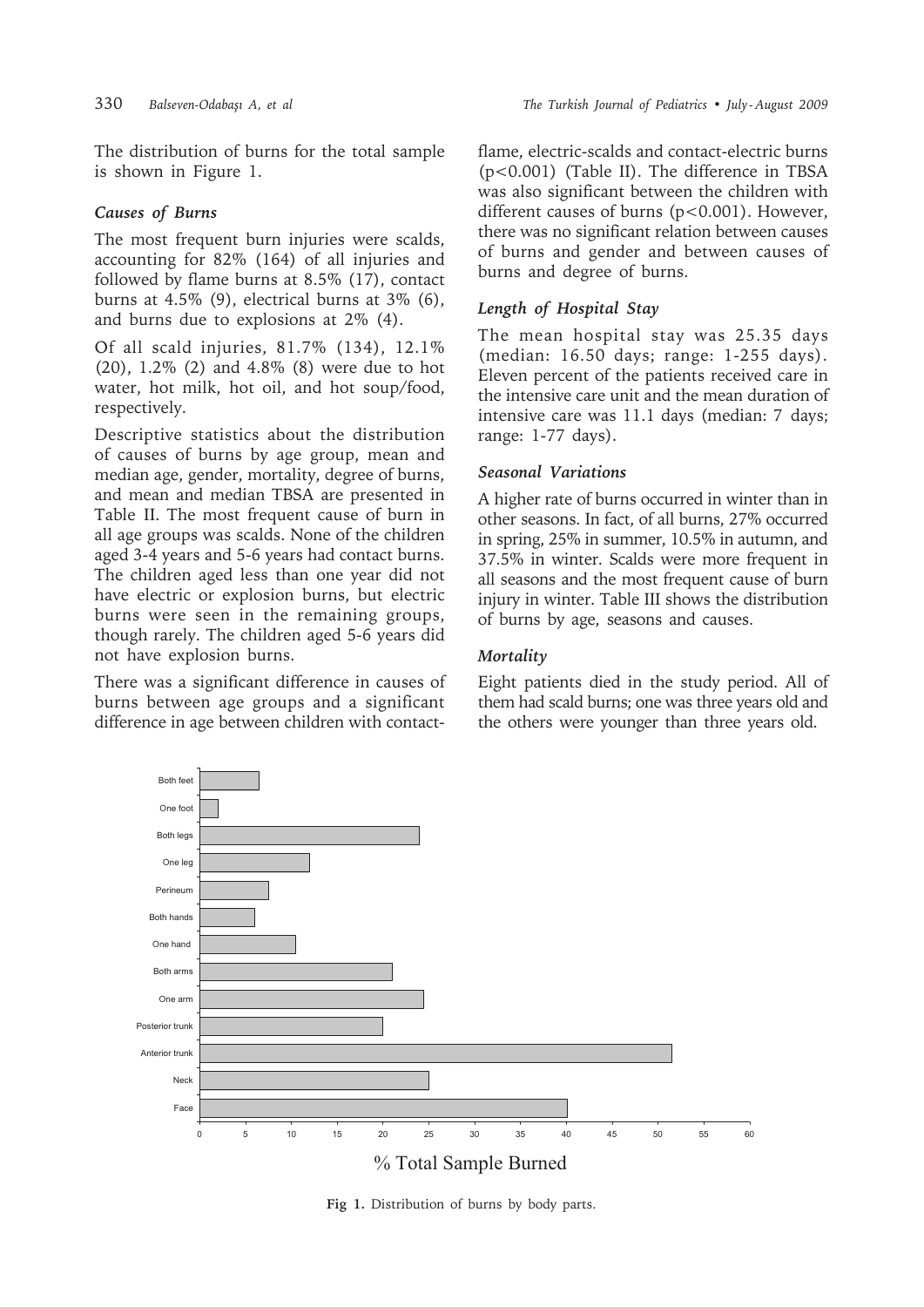| Demographic factors       |                 | Causes of burns $N$ (%) |                   |                 |                 |                  |             |
|---------------------------|-----------------|-------------------------|-------------------|-----------------|-----------------|------------------|-------------|
| Age group (years)         | Total cases N   | Scald                   | Flame             | Contact         | Electric        | Explosion        | ${\bf P}$   |
| <1                        | 34              | 27 (79.4)               | 2(5.9)            | 5(14.7)         | 0(0)            | 0(0)             |             |
| $1 - 2$                   | 104             | 92 (88.5)               | 6(5.8)            | 4(3.8)          | 1(1)            | 1(1)             |             |
| $3 - 4$                   | 46              | 35 (76.1)               | 7(15.2)           | 0(0)            | 1(2.2)          | 3(6.5)           |             |
| $5 - 6$                   | 16              | 10(62.5)                | 2(12.5)           | 0(0)            | 4(25)           | 0(0)             |             |
| Total cases $N$ (%)       | 200             | 164 (82)                | 17(8.5)           | 9(4.5)          | 6(3)            | 4(2)             |             |
|                           |                 |                         |                   |                 |                 |                  |             |
| Mean $age + S.D.$         | $2.12 \pm 1.39$ | $2.03 \pm 1.30$         | $2.70 \pm 1.47$   | $0.98 \pm 0.68$ | $4.33 \pm 1.75$ | $3 \pm 1.41$     |             |
| Median age<br>$(min-max)$ | $2(0.08-6)$     | $2(0.08-6)$             | $3(0.5-5)$        | $0.91(0.08-2)$  | $5(1-6)$        | $3.5(1-4)$       | P < 0.001   |
| Male                      | 119             | 100 (84)                | 6(5)              | 5(4.2)          | 5(4.2)          | 3(2.5)           |             |
| Female                    | 81              | 64 (79)                 | 11(13.6)          | 4(4.9)          | 1(1.2)          | 1(1.2)           | $P = 0.180$ |
| Mortality                 |                 |                         |                   |                 |                 | 8                |             |
| Second-degree             | 160             | 137 (85.6)              | 12(7.5)           | 5(3.1)          | 4(2.5)          | 2(1.3)           |             |
| Third-degree              | 40              | 27 (67.5)               | 5(12.5)           | 4(10)           | 2(5)            | 2(5)             | $P = 0.12$  |
| TBSA mean<br>TBSA median  |                 | $16.99 \pm 12.42$       | $20.35 \pm 11.11$ | $5.56 \pm 3.71$ | $3.17 \pm 1.47$ | $29.5 \pm 19.00$ |             |
| $(min-max)$               |                 | $15(2-70)$              | $20(5-40)$        | $5(2-15)$       | $2.5(2-5)$      | $30(8-50)$       | P < 0.001   |

**Table II.** Demographic Factors and Causes of Burns

TBSA: Total body surface area.

| Table III. The Distribution of Burns by Age, Seasons and Causes of Burns |  |  |  |  |  |  |  |
|--------------------------------------------------------------------------|--|--|--|--|--|--|--|
|--------------------------------------------------------------------------|--|--|--|--|--|--|--|

|           | Spring       | Summer       | Autumn       | Winter      |             |
|-----------|--------------|--------------|--------------|-------------|-------------|
|           | $n(\%)$      | $n \ (\%)$   | $n \ (\%)$   | $n \ (\%)$  | Total       |
| $\leq 1$  | $6(17.6\%)$  | $7(20.6\%)$  | $7(20.6\%)$  | 14 (41.2%)  | 34 (100%)   |
| $1 - 2$   | 29 (27.9%)   | 29 (27.9%)   | $11(10.6\%)$ | 35 (33.7%)  | 104 (100%)  |
| $3 - 4$   | 14 (30.4%)   | 12 (26.1%)   | $3(6.5\%)$   | 17 (37.0%)  | 46 (100%)   |
| $5 - 6$   | $5(31.3\%)$  | $2(12.5\%)$  | $0(0\%)$     | $9(56.3\%)$ | 16 (100%)   |
| Total     | 54 (27%)     | 50 (25%)     | 21 (10.5%)   | 75 (37.5%)  | 200 (100%)  |
| Scald     | 49 (29.9%)   | 43 (26.2%)   | 15 (10.4%)   | 55 (33.5%)  | 164 (100%)  |
| Flame     | 4 $(23.5\%)$ | 4 $(23.5\%)$ | $2(11.8\%)$  | $7(41.2\%)$ | 17 (100%)   |
| Contact   | $0(0\%)$     | $0(0\%)$     | $2(22.2\%)$  | 7(77.8%)    | $9(100\%)$  |
| Explosion | $0(0\%)$     | 2 $(50\%)$   | $0(0\%)$     | 2 $(50\%)$  | 4 $(100\%)$ |
| Electric  | $1(16.7\%)$  | $1(16.7\%)$  | $0(0\%)$     | $4(66.7\%)$ | $6(100\%)$  |

#### *Geographical Distribution and Residence*

Of the 200 patients, 149 (74.5%) lived in urban areas, 33 (16.5%) in rural areas and 18 (9%) in semi-urban areas. Our center is located in Central Anatolia; however, 36% of the patients were referred by health centers in other regions of Turkey.

## *Degree of Burns*

Of the 200 patients, 80% had second-degree burns and 20% third-degree burns. None of the patients had first-degree burns. It may be that most patients with severe burns are treated in the burn unit and that those without severe burns are treated in the outpatient clinic on a day care basis. Grafts were applied in 46.5% of the patients.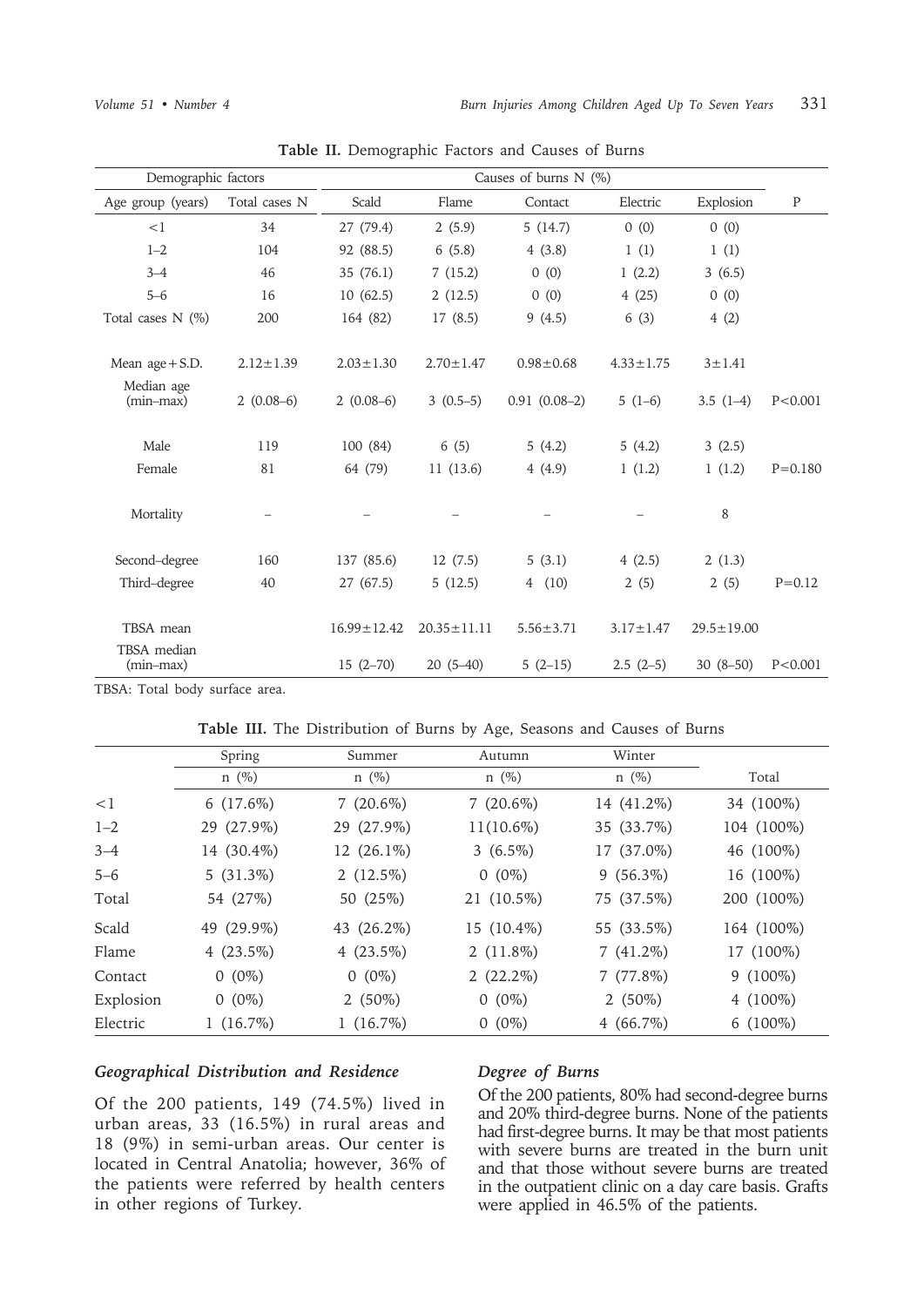# **Discussion**

In Turkey, the number and quality of specialized burn centers and units are not sufficient and therefore, most severe burns are treated in surgical units of state hospitals. Emergency resuscitation is not performed properly in many cases, which occasionally leads to early major complications. Delayed transportation and admission to specialized burn centers is responsible for most of the deaths in cases of critical burns<sup>12</sup>.

Our center is located in central Anatolia, but 36% of the patients were referred by health centers in other regions of Turkey. This can be explained by a relative lack of organized burn facilities in our country.

There have been many studies on epidemiological features of burns in Turkey12-15. This is the first study to evaluate burn injuries in children aged up to seven years in Turkey.

In this study,  $69\%$  (n=138) of the burn-injured children were under three years old. This age group has also been reported in other studies to be the most vulnerable to burn injuries<sup>16-21,22</sup>. Consistent with the studies from Egypt, China, India, Kuwait and Ireland, we found that most of the burn patients were male23-27.

Unlike older children and adults, most young children present to burn centers with scald injuries. Older children and adults mostly suffer from flame injuries<sup>19,28-30</sup>. Similarly, in the present study, the most frequent cause of burn injuries was scalds.

Most of the childhood burn injuries have been shown to be due to hot liquids<sup>4,21,22,31-33</sup>. Scald injuries are frequently caused by hot coffee, soup or hot water from pots and saucepans. In this study, scalds were commonly caused by hot water. These injuries may also be due to some traditional habits such as preparing tea with two pots (one placed on the top of the other), pots used for cooking on low stoves, and eating breakfast while seated on the floor in rural areas $12$ . In addition, hot milk causes burns in children in our country because people prefer to boil milk for sterilization instead of pasteurization, especially in rural areas $14$ .

We had a few cases of flame injuries at our Burn Center (8.5%). Actually, it is the second most frequent burn injury and occurs in childhood, usually outdoors, and is often caused by the ignition of flammable liquids. Therefore, sales of flammable liquids to children must be banned<sup>14</sup>. It is also essential to make legislations that force the manufacturers of these liquids to improve safety measures. These flammable liquids should have labels that warn people about their dangers and they should be stored appropriately and kept away from children<sup>22</sup>.

In the present study, only nine children had burns caused by hot solid objects. These hot solid objects were usually those placed on the coal burning stoves, which are used for heating, especially in rural areas in Turkey. Likewise, Fukunishi et al.<sup>4</sup> reported that burns due to hot solid objects might affect large body areas, but that they usually caused burns over small areas. This may also explain why few cases of burns due to hot solid objects presented to our center, which mainly treats severe burns.

In this study, 3% and 2% of the children had electrical burns and burns due to explosions, respectively. Electrical burns frequently occur in late childhood. Consistent with the literature<sup>14,4</sup>, there were few electrical and explosion burns in this study.

El-Badawy et al.23 revealed an increase in burn accidents in Cairo, Egypt in winter and they attributed this to increased needs for boiled water in cold weather and to the use of traditional kerosene stoves, especially in slum areas, with no safety measures. They noted that children accidentally touched these stoves, which led to flame burns.

As in Egypt, the rates of severe burn injury in Turkey were higher in winter than in other seasons. This may be explained by increased heating accidents in colder seasons due to the use of traditional methods for heating. In fact, people need more heating especially in the bathroom and for bath water, for which they utilize stoves, indoor liquid-petroleum gas heaters and open fires in the winter. They also use traditional tea pots, open fires and grills for everyday cooking. This equipment, frequently used with no safety precautions, is responsible for most of the flame and scald burns in Turkey<sup>13</sup>.

In Turkey, especially in the eastern and southeastern regions, people use a special kind of oven called tandır for baking bread. It looks like a large hole drilled underground, and is full of embers and surrounded with a sheet iron.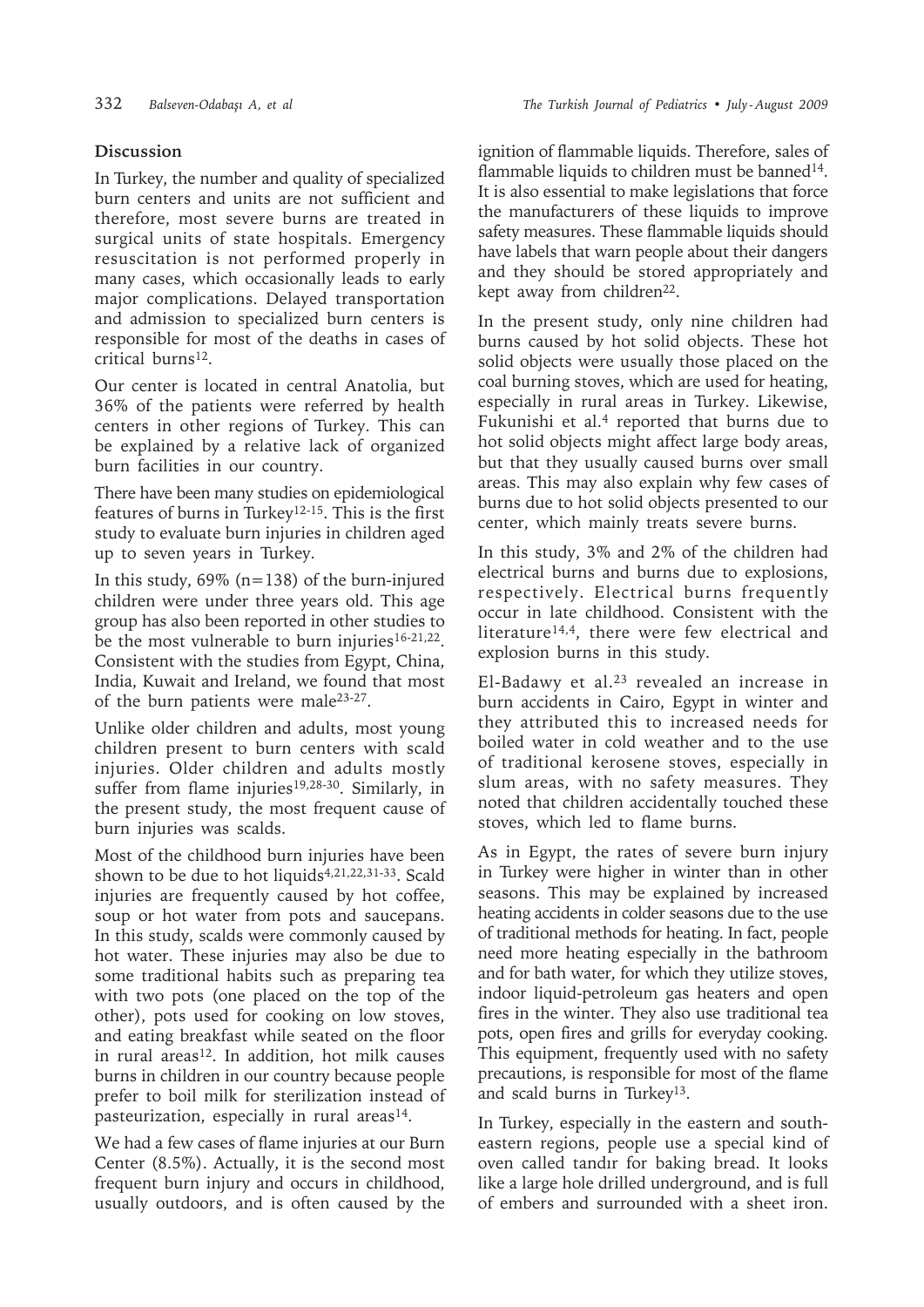Mostly young children and women are affected by tandır burns. They fall into these ovens and may not be rescued immediately<sup>34,35</sup>.

Arslan et al.<sup>11</sup> from Turkey reported that children younger than one year had scalds. Similarly, we found that 79.4% of the children aged less than one year had scalds. These children could not walk. For this reason, they cannot have caused the burn trauma themselves. It is very likely that the parents were responsible for the scalds in infants. Parent should be offered training programs and their awareness of the proper care of infants should be increased<sup>11</sup>.

The leading causes of burns are hot water, milk, oil, and soup. Such burns are preventable. Children should not be allowed in the kitchen and they should be kept in their beds or in their rooms while their mothers are doing housework chores. Crawling children are especially at risk of burns since they move around the house. They should not be left unattended<sup>11</sup>.

A high rate of childhood burns requires hospital admissions and prolonged hospital stays. Therefore, burns in childhood cause huge financial and social burdens on individuals, families, society and the nation. To reduce this burden, a burn prevention strategy and prevention program for the country should be developed<sup>5</sup>.

Simple preventive measures can help to eliminate burn injuries. The most effective way is public education. Especially parents with preschool children should be offered education about preventive measures against burns<sup>14</sup>. Broadcasts showing risk situations, presenting epidemiological data about burn accidents and drawing attention to preventive measures against burns can be useful. Illustration showing hypothetical accidents may also be helpful<sup>22</sup>. Appropriate solutions should be provided. Education programs that inform and warn people about the causes of all types of burn injury should be offered by the government and health care personnel<sup>13,14</sup>.

Peleg et al.<sup>36</sup> reported a statistically significant reduction in the rate of hospitalizations because of burns in infants and toddlers in places where intervention programs were implemented. This illustrates that intervention programs reduce injuries among children. These programs can

be modified in accordance with the cultural features of the target population and their effectiveness can be increased.

The children included in this study were younger than seven years and they were supposed to be under the care of their parents. It should be remembered that parental abuse and neglect may play a role in burn injuries in these children.

It is known that some childhood burns result from neglect. However, it is not easy to distinguish deliberate actions from neglect and accidents. In cases of repeated burns, examination may help to make a distinction between neglect and deliberate actions and accidents. In fact, one study on non-accidental burns revealed that a higher proportion of burns were due to neglect<sup>37</sup> and it was emphasized that both neglect and deliberate abuse might cause non-accidental burns in children<sup>38</sup>. It has also been shown that neglect can precede abuse in some cases $39$ . Therefore, pediatric forensic examination should be performed if a child is likely to suffer from abuse, neglect or intentional injury<sup>40</sup>; detection of neglect may prevent abuse and neglectful episodes likely to appear subsequently $41$ .

In the present study, 69% of the children were younger than three years. They should be under the strict supervision of their parents. The fact that their injuries were preventable suggests parental neglect. Forensic investigations should be carried out in all childhood burns, especially burns in children aged under seven years. Parental abuse and neglect should be ruled out and forensic specialists should cooperate with social workers when necessary. Early detection of neglect is essential to prevent further harm to children. It is essential that government and health care personnel seek appropriate solutions and carry out education programs to increase awareness about burn injury.

To conclude, an expert and experienced team should determine whether childhood burns are due to accidents, neglect or deliberate actions. In developing countries, parents should be offered education about the prevention of burn injuries in childhood. In cases of burns caused by neglect and deliberate actions, children should be examined by pediatric psychiatrists and provided psychological counselling, and social care workers should also be contacted when necessary.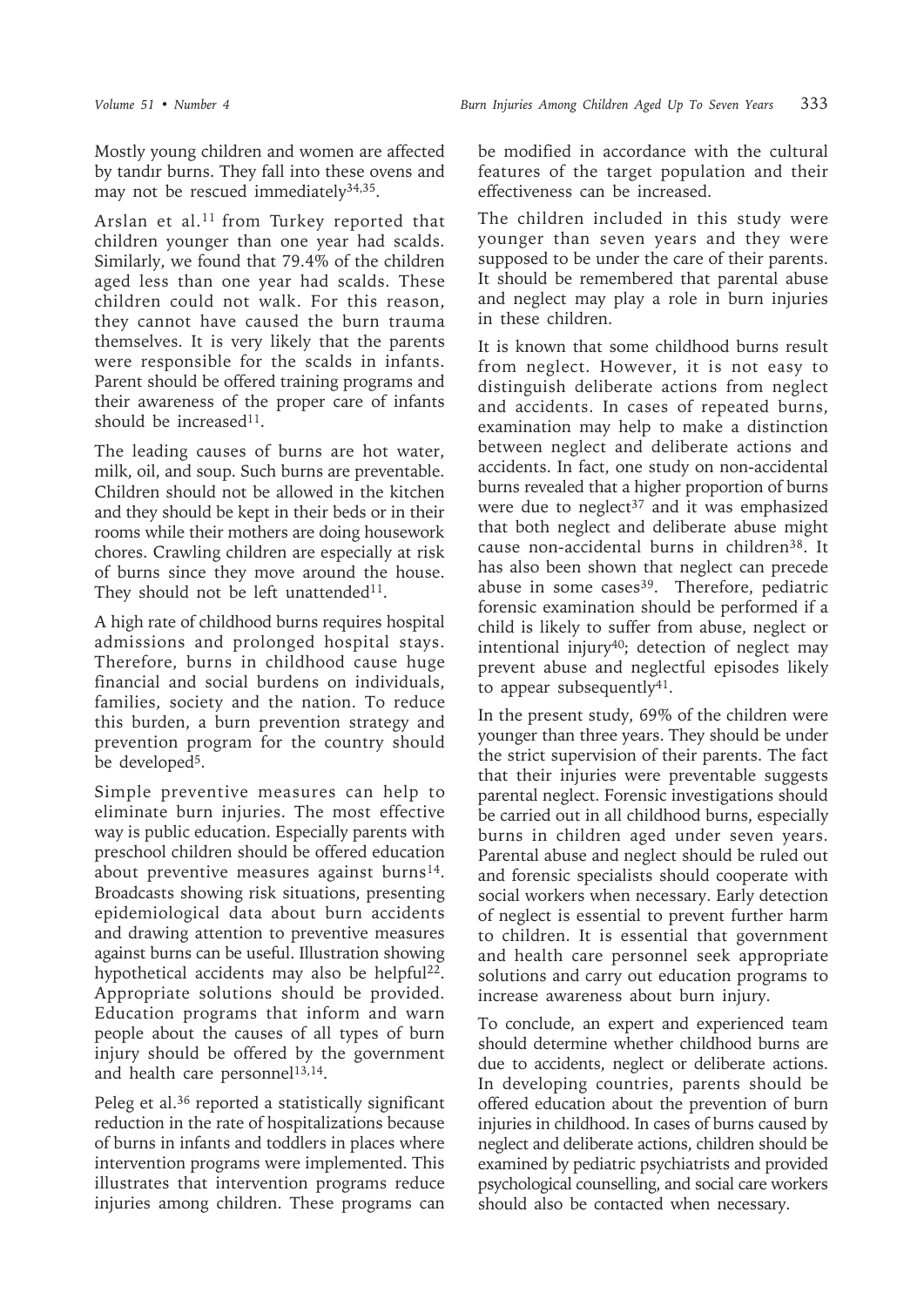#### **REFERENCES**

- 1. Crawley-Coha T. Childhood injury: a status report, part 2. J Pediatr Nurs 2002; 17: 133-136.
- 2. Taal LA, Faberb AW. Posttraumatic stress and maladjustment among adult burn survivors l–2 years postburn. Burns 1998; 24: 285-292.
- 3. Drago DA. Kitchen scalds and thermal burns in children five years and younger. Pediatrics 2005; 115: 10–16.
- 4. Fukunishi K, Takahashi H, Kitagishi H, et al. Epidemiology of childhood burns in the critical care medical center of Kinki University Hospital in Osaka, Japan. Burns 2000; 26: 465-469.
- 5. Mashreky SR, Rahman A, Chowdhury SM, et al. Epidemiology of childhood burn: yield of largest community based injury survey in Bangladesh. Burns 2008; 34: 856-862.
- 6. Ahuja RB, Bhattacharya S. Burns in the developing world and burn disasters. BMJ 2004; 329: 447-449.
- 7. Forjuoh SN. Burns in low- and middle-income countries: a review of available literature on descriptive epidemiology, risk factors, treatment, and prevention. Burns 2006; 32: 529-537.
- 8. Forjuoh SN. Injury control in developing nations: what can we learn from industrialized countries? Inj Prev 1996; 2: 90-91.
- 9. Bouter LM, Knipschild PG, vanRijn JL, Meertens RM. How to study the etiology of burn injury: the epidemiological approach. Burns 1989; 15: 162-166.
- 10. Sakallioglu AE, Basaran O, Tarim A, Turk E, Kut A, Haberal M. Burns in Turkish children and adolescents: nine years of experience. Burns 2007; 33: 46-51.
- 11. Arslan E, Dalay C, Cinaroglu E, Aksoy MK, Acarturk S. Aetiologies and outcomes of burns in infants under one year old. Ann Burns Disasters 1999; 12: 81-83.
- 12. Haberal M, Uçar N, Bilgin N. Epidemiological survey of burns treated in Ankara, Turkey and desirable burnprevention strategies. Burns 1995; 2: 601-606.
- 13. Anlatici R, Ozerdem OR, Dalay C, Kesiktas E, Acarturk S, Seydaoglu G. A retrospective analysis of 1083 Turkish patients with serious burns. Burns 2002; 28: 231–237.
- 14. Tarim A, Nural TZ, Yildirim S, Noyan T, Moray G, Haberal M. Epidemiology of pediatric burn injuries in Southern Turkey. J Burn Care Rehabil 2005; 26: 327–330.
- 15. Kut A, Basaran O, Noyan T, Arda IS, Akgun HA, Haberal M. Epidemiologic analysis of burns presenting to the burn units of a university hospital network in Turkey. J Burn Care Rehabil 2006; 27: 161-169.
- 16. Carlsson A, Udén G, Hakansson A, Karlsson ED. Burn injuries in small children, a population-based study in Sweden. J Clin Nurs 2006; 15: 129-134.
- 17. den Hertog PC, Blankendaal F, ten Hag SM. Burn injuries in the Netherlands. Accident Anal Prev 2000; 32: 355-364.
- 18. Van Niekerk A, Rode H, Laflamme L. Incidence and patterns of childhood burn injuries in the Western Cape, South Africa. Burns 2004; 30: 341-347.
- 19. Goldman S, Aharonson-Daniel L, Israel Trauma Group (ITG), Peleg K. Childhood burns in Israel: a 7-year epidemiological review. Burns 2006; 32: 467-472.
- 20. Maghsoudi H, Samnia N. Etiology and outcome of pediatric burns in Tabriz, Iran. Burns 2005; 31: 721-725.
- 21. Ramakrishnan KM, Sankar J, Venkatraman J. Profile of pediatric burns Indian experience in a tertiary care burn unit. Burns 2005; 31: 351-353.
- 22. Rossi LA, Braga EC, Barruffini RC, Carvalho EC. Childhood burn injuries: circumstances of occurrences and their prevention in Ribeirão Preto, Brazil. Burns 1998; 24: 416-419.
- 23. El-Badawy A, Mabrouk AR. Epidemiology of childhood burns in the burn unit of Ain Shams University in Cairo, Egypt. Burns 1998; 24: 728-732.
- 24. Tse T, Poon CH, Tse KH, Tsui TK, Ayyappan T, Burd A. Pediatric burn prevention: an epidemiological approach. Burns 2006; 32: 229–234.
- 25. Lari AR, Bang RL, Ebrahim MK, Dashti H. An analysis of childhood burns in Kuwait. Burns 1992; 18: 224-227.
- 26. Gupta M, Gupta OK, Goil P. Pediatric burns in Jaipur, India: an epidemiological study. Burns 1992; 18: 63-67.
- 27. Cronin KJ, Butler PE, McHugh M, Edwards G. A 1 year prospective study of burns in an Irish pediatric burns unit. Burns 1996; 22: 221-224.
- 28. Morrow SE, Smith DL, Cairns BA, Howell PD, Nakayama DK, Peterson HD. Etiology and outcome of pediatric burns. J Pediatr Surg 1996; 31: 329-333.
- 29. Sharma PN, Bang RL, Al-Fadhli AN, Sharma P, Bang S, Ghoneim IE. Pediatric burns in Kuwait: incidence, causes and mortality. Burns 2006; 32: 104-111.
- 30. Thombs BD, Singh VA, Milner SM. Children under 4 years are at greater risk of mortality following acute burn injury: evidence from a national sample of 12,902 pediatric admissions. Shock 2006; 26: 348-352.
- 31. Palmieri TL, Alderson TS, Ison D, et al. Pediatric soup scald burn injury: etiology and prevention. J Burn Care Res 2008; 29: 114-118.
- 32. Forjuoh SN, Guyer B, Smith GS. Childhood burns in Ghana: epidemiological characteristics and home-based treatment. Burns 1995; 21: 24-28.
- 33. Agran PF, Anderson C, Winn D, Trent R, Walton-Haynes L, Thayer S. Rates of pediatric injuries by 3-month intervals for children 0 to 3 years of age. Pediatrics 2003; 111: 683-692.
- 34. Bekerecioglu M, Yuksel F, Peker F, Karacaoglu E, Durak N, Kıslaoglu E. Tandir: an old and well known cause of burn injury in the Middle East. Burns 1998; 24: 654-657.
- 35. Akcay MN, Ozturk G, Aydinli B, Ozogul B. Tandir burns: a severe cause of burns in rural Turkey. Burns 2008; 34: 268-270.
- 36. Peleg K, Goldman S, Sikron F. Burn prevention programs for children: do they reduce burn-related hospitalizations? Burns 2005; 31: 347–350.
- 37. Hobson M, Evans J, Stewart P. An audit of non-accidental injury in burned children. Burns 1994; 20: 442-445.